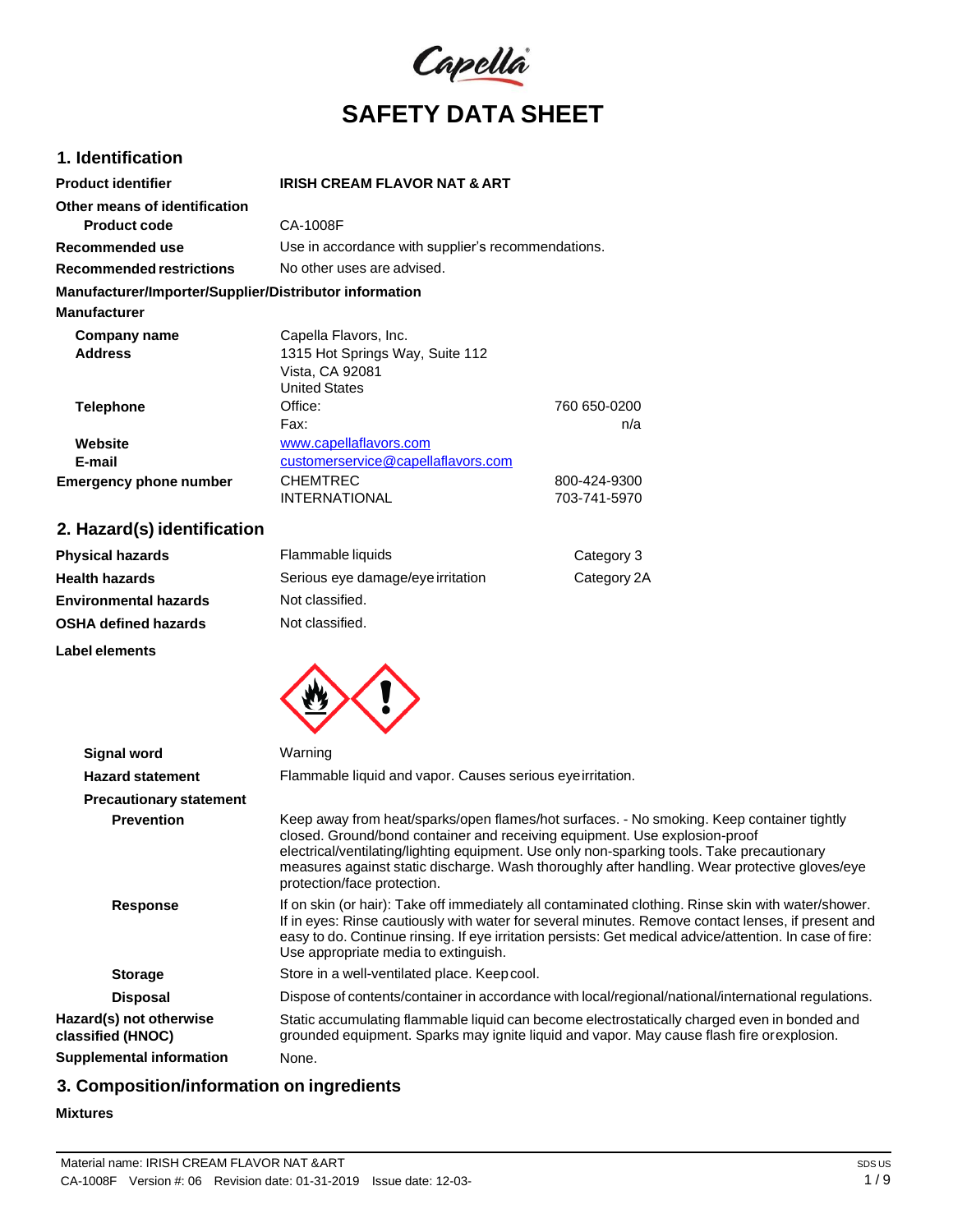| <b>Chemical name</b>                            | Common name and synonyms | <b>CAS number</b> | %         |  |
|-------------------------------------------------|--------------------------|-------------------|-----------|--|
| PROPYLENE GLYCOL<br><b>NOM</b><br>NFI           |                          | 57-55-6           | $60 - 70$ |  |
| ETHYL ALCOHOL 190 PROOF<br>CANE IP NON GMO      | <b>ETHYLALCOHOL</b>      | 64-17-5           | $20 - 30$ |  |
| <b>FUSEL OIL, WHISKEY</b><br>#140<br><b>NOP</b> |                          | $123 - 51 - 3$    | $3 - 5$   |  |
| VANILLIN #234                                   |                          | 121-33-5          | $3 - 5$   |  |
| ETHYL VANILLIN #296                             |                          | 121-32-4          | $1 - 3$   |  |
| Other components below reportable levels        |                          |                   | $3 - 5$   |  |

\*Designates that a specific chemical identity and/or percentage of composition has been withheld as a trade secret.

#### **4. First-aid measures**

| <b>Inhalation</b>                                                            | Move to fresh air. Call a physician if symptoms develop or persist.                                                                                                                                                                                                                                                                                                                                                                                                                                                                                                                                                                                                                                                                                         |
|------------------------------------------------------------------------------|-------------------------------------------------------------------------------------------------------------------------------------------------------------------------------------------------------------------------------------------------------------------------------------------------------------------------------------------------------------------------------------------------------------------------------------------------------------------------------------------------------------------------------------------------------------------------------------------------------------------------------------------------------------------------------------------------------------------------------------------------------------|
| <b>Skin contact</b>                                                          | Take off immediately all contaminated clothing. Rinse skin with water/shower. Get medical<br>attention if irritation develops and persists.                                                                                                                                                                                                                                                                                                                                                                                                                                                                                                                                                                                                                 |
| Eye contact                                                                  | Immediately flush eyes with plenty of water for at least 15 minutes. Remove contact lenses, if<br>present and easy to do. Continue rinsing. Get medical attention if irritation develops and persists.                                                                                                                                                                                                                                                                                                                                                                                                                                                                                                                                                      |
| Ingestion                                                                    | Rinse mouth. Get medical attention if symptoms occur.                                                                                                                                                                                                                                                                                                                                                                                                                                                                                                                                                                                                                                                                                                       |
| <b>Most important</b><br>symptoms/effects, acute and<br>delayed              | Severe eye irritation. Symptoms may include stinging, tearing, redness, swelling, and blurred<br>vision.                                                                                                                                                                                                                                                                                                                                                                                                                                                                                                                                                                                                                                                    |
| Indication of immediate<br>medical attention and special<br>treatment needed | Provide general supportive measures and treat symptomatically. Thermal burns: Flush with water<br>immediately. While flushing, remove clothes which do not adhere to affected area. Call an<br>ambulance. Continue flushing during transport to hospital. Keep victim under observation.<br>Symptoms may be delayed.                                                                                                                                                                                                                                                                                                                                                                                                                                        |
| <b>General information</b>                                                   | Take off all contaminated clothing immediately. Ensure that medical personnel are aware of the<br>material(s) involved, and take precautions to protect themselves. Wash contaminated clothing<br>before reuse.                                                                                                                                                                                                                                                                                                                                                                                                                                                                                                                                             |
| 5. Fire-fighting measures                                                    |                                                                                                                                                                                                                                                                                                                                                                                                                                                                                                                                                                                                                                                                                                                                                             |
| Suitable extinguishing media                                                 | Water fog. Alcohol resistant foam. Carbon dioxide (CO2). Dry chemical powder, carbon dioxide,<br>sand or earth may be used for small fires only.                                                                                                                                                                                                                                                                                                                                                                                                                                                                                                                                                                                                            |
| <b>Unsuitable extinguishing</b><br>media                                     | Do not use water jet as an extinguisher, as this will spread the fire.                                                                                                                                                                                                                                                                                                                                                                                                                                                                                                                                                                                                                                                                                      |
| Specific hazards arising from<br>the chemical                                | Vapors may form explosive mixtures with air. Vapors may travel considerable distance to a source<br>of ignition and flash back. This product is a poor conductor of electricity and can become<br>electrostatically charged. If sufficient charge is accumulated, ignition of flammable mixtures can<br>occur. To reduce potential for static discharge, use proper bonding and grounding procedures.<br>This liquid may accumulate static electricity when filling properly grounded containers. Static<br>electricity accumulation may be significantly increased by the presence of small quantities of water<br>or other contaminants. Material will float and may ignite on surface of water. During fire, gases<br>hazardous to health may be formed. |
| Special protective equipment<br>and precautions for firefighters             | Self-contained breathing apparatus and full protective clothing must be worn in case of fire.                                                                                                                                                                                                                                                                                                                                                                                                                                                                                                                                                                                                                                                               |
| <b>Fire fighting</b><br>equipment/instructions                               | In case of fire and/or explosion do not breathe fumes. Move containers from fire area if you can do<br>so without risk.                                                                                                                                                                                                                                                                                                                                                                                                                                                                                                                                                                                                                                     |
| <b>Specific methods</b>                                                      | Use standard firefighting procedures and consider the hazards of other involved materials.                                                                                                                                                                                                                                                                                                                                                                                                                                                                                                                                                                                                                                                                  |
| <b>General fire hazards</b>                                                  | Flammable liquid and vapor.                                                                                                                                                                                                                                                                                                                                                                                                                                                                                                                                                                                                                                                                                                                                 |
|                                                                              |                                                                                                                                                                                                                                                                                                                                                                                                                                                                                                                                                                                                                                                                                                                                                             |

#### **6. Accidental release measures**

**Personal precautions, protective equipment and emergency procedures** Keep unnecessary personnel away. Keep people away from and upwind of spill/leak. Eliminate all ignition sources (no smoking, flares, sparks, or flames in immediate area). Wear appropriate protective equipment and clothing during clean-up. Do not touch damaged containers or spilled material unless wearing appropriate protective clothing. Ventilate closed spaces before entering them. Use appropriate containment to avoid environmental contamination. Transfer by mechanical means such as vacuum truck to a salvage tank or other suitable container for recovery or safe disposal. Local authorities should be advised if significant spillages cannot be contained. For personal protection, see section 8 of the SDS.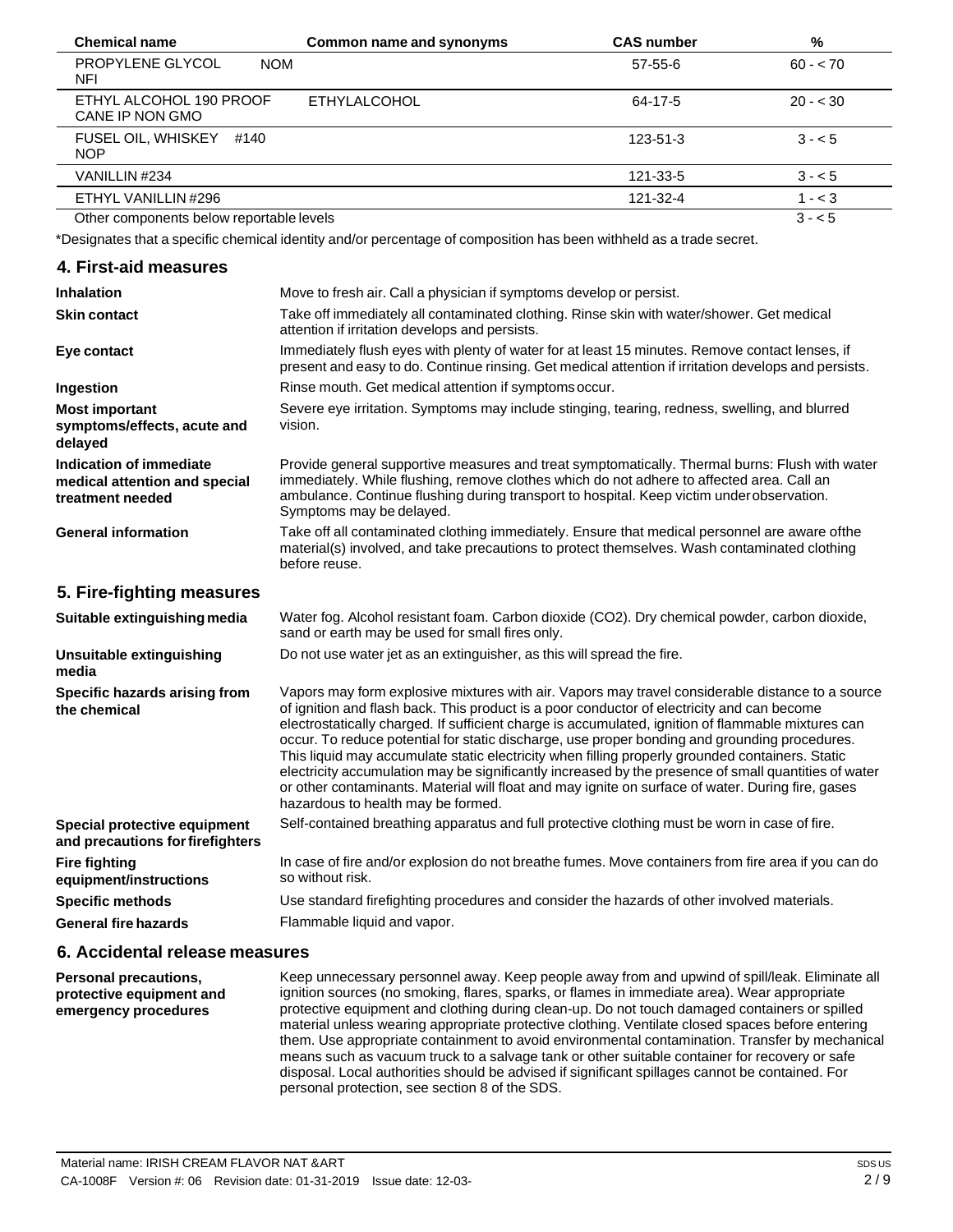| <b>Methods and materials for</b><br>containment and cleaning up | Use water spray to reduce vapors or divert vapor cloud drift. Eliminate all ignition sources (no<br>smoking, flares, sparks, or flames in immediate area). Keep combustibles (wood, paper, oil, etc.)<br>away from spilled material. Take precautionary measures against static discharge. Use only<br>non-sparking tools.                                                                                                                                                                                                                                                                                                                                                                                                                                                                                                                                                                                                                                                                                                                                |
|-----------------------------------------------------------------|-----------------------------------------------------------------------------------------------------------------------------------------------------------------------------------------------------------------------------------------------------------------------------------------------------------------------------------------------------------------------------------------------------------------------------------------------------------------------------------------------------------------------------------------------------------------------------------------------------------------------------------------------------------------------------------------------------------------------------------------------------------------------------------------------------------------------------------------------------------------------------------------------------------------------------------------------------------------------------------------------------------------------------------------------------------|
|                                                                 | Large Spills: Stop the flow of material, if this is without risk. Dike the spilled material, where this is<br>possible. Use a non-combustible material like vermiculite, sand or earth to soak up the product<br>and place into a container for later disposal. Following product recovery, flush area with water.                                                                                                                                                                                                                                                                                                                                                                                                                                                                                                                                                                                                                                                                                                                                        |
|                                                                 | Small Spills: Absorb with earth, sand or other non-combustible material and transfer to containers<br>for later disposal. Wipe up with absorbent material (e.g. cloth, fleece). Clean surface thoroughly to<br>remove residual contamination.                                                                                                                                                                                                                                                                                                                                                                                                                                                                                                                                                                                                                                                                                                                                                                                                             |
|                                                                 | Never return spills to original containers for re-use. For waste disposal, see section 13 of the SDS.                                                                                                                                                                                                                                                                                                                                                                                                                                                                                                                                                                                                                                                                                                                                                                                                                                                                                                                                                     |
| <b>Environmental precautions</b>                                | Avoid discharge into drains, water courses or onto the ground. Use appropriate containment to<br>avoid environmental contamination.                                                                                                                                                                                                                                                                                                                                                                                                                                                                                                                                                                                                                                                                                                                                                                                                                                                                                                                       |
| 7. Handling and storage                                         |                                                                                                                                                                                                                                                                                                                                                                                                                                                                                                                                                                                                                                                                                                                                                                                                                                                                                                                                                                                                                                                           |
| <b>Precautions for safe handling</b>                            | Do not handle, store or open near an open flame, sources of heat or sources of ignition. Protect<br>material from direct sunlight. When using do not smoke. Explosion-proof general and local exhaust<br>ventilation. Minimize fire risks from flammable and combustible materials (including combustible<br>dust and static accumulating liquids) or dangerous reactions with incompatible materials. Handling<br>operations that can promote accumulation of static charges include but are not limited to: mixing,<br>filtering, pumping at high flow rates, splash filling, creating mists or sprays, tank and container<br>filling, tank cleaning, sampling, gauging, switch loading, vacuum truck operations. Take<br>precautionary measures against static discharges. All equipment used when handling the product<br>must be grounded. Use non-sparking tools and explosion-proof equipment. Avoid contact with<br>eyes. Avoid prolonged exposure. Wear appropriate personal protective equipment. Observe good<br>industrial hygiene practices. |
|                                                                 | For additional information on equipment bonding and grounding, refer to the Canadian Electrical<br>Code in Canada, (CSA C22.1), or the American Petroleum Institute (API) Recommended Practice<br>2003, "Protection Against Ignitions Arising out of Static, Lightning, and Stray Currents" or National<br>Fire Protection Association (NFPA) 77, "Recommended Practice on Static Electricity" or National<br>Fire Protection Association (NFPA) 70, "National Electrical Code".                                                                                                                                                                                                                                                                                                                                                                                                                                                                                                                                                                          |
| Conditions for safe storage,<br>including any incompatibilities | Keep away from heat, sparks and open flame. Prevent electrostatic charge build-up by using<br>common bonding and grounding techniques. Eliminate sources of ignition. Avoid spark promoters.<br>Ground/bond container and equipment. These alone may be insufficient to remove static<br>electricity. Store in a cool, dry place out of direct sunlight. Store in tightly closed container. Store in<br>a well-ventilated place. Keep in an area equipped with sprinklers. Store away from incompatible                                                                                                                                                                                                                                                                                                                                                                                                                                                                                                                                                   |

# **8. Exposure controls/personal protection**

#### **Occupational exposure limits**

The following constituents are the only constituents of the product which have a PEL, TLV or other recommended exposure limit. At this time, the other constituents have no known exposure limits.

materials (see Section 10 of the SDS).

| US. OSHA Table 2-1 Limits for Air Contaminants (29 CFR 1910.1000)<br><b>Components</b> | <b>Type</b> | Value      |
|----------------------------------------------------------------------------------------|-------------|------------|
| ETHYL ALCOHOL 190<br><b>PROOF CANE IP NON</b><br>GMO (CAS 64-17-5)                     | <b>PEL</b>  | 1900 mg/m3 |
|                                                                                        |             | 1000 ppm   |
| <b>FUSEL OIL, WHISKEY</b><br>#140 NOP (CAS 123-51-3)                                   | <b>PEL</b>  | 360 mg/m3  |
|                                                                                        |             | $100$ ppm  |
| US. ACGIH Threshold Limit Values                                                       |             |            |
| <b>Components</b>                                                                      | <b>Type</b> | Value      |
| ETHYL ALCOHOL 190<br><b>PROOF CANE IP NON</b><br>GMO (CAS 64-17-5)                     | <b>STEL</b> | 1000 ppm   |
| <b>FUSEL OIL, WHISKEY</b><br>#140 NOP (CAS 123-51-3)                                   | <b>STEL</b> | $125$ ppm  |
|                                                                                        | TWA         | $100$ ppm  |

# **US. OSHA Table Z-1 Limits for Air Contaminants (29 CFR1910.1000)**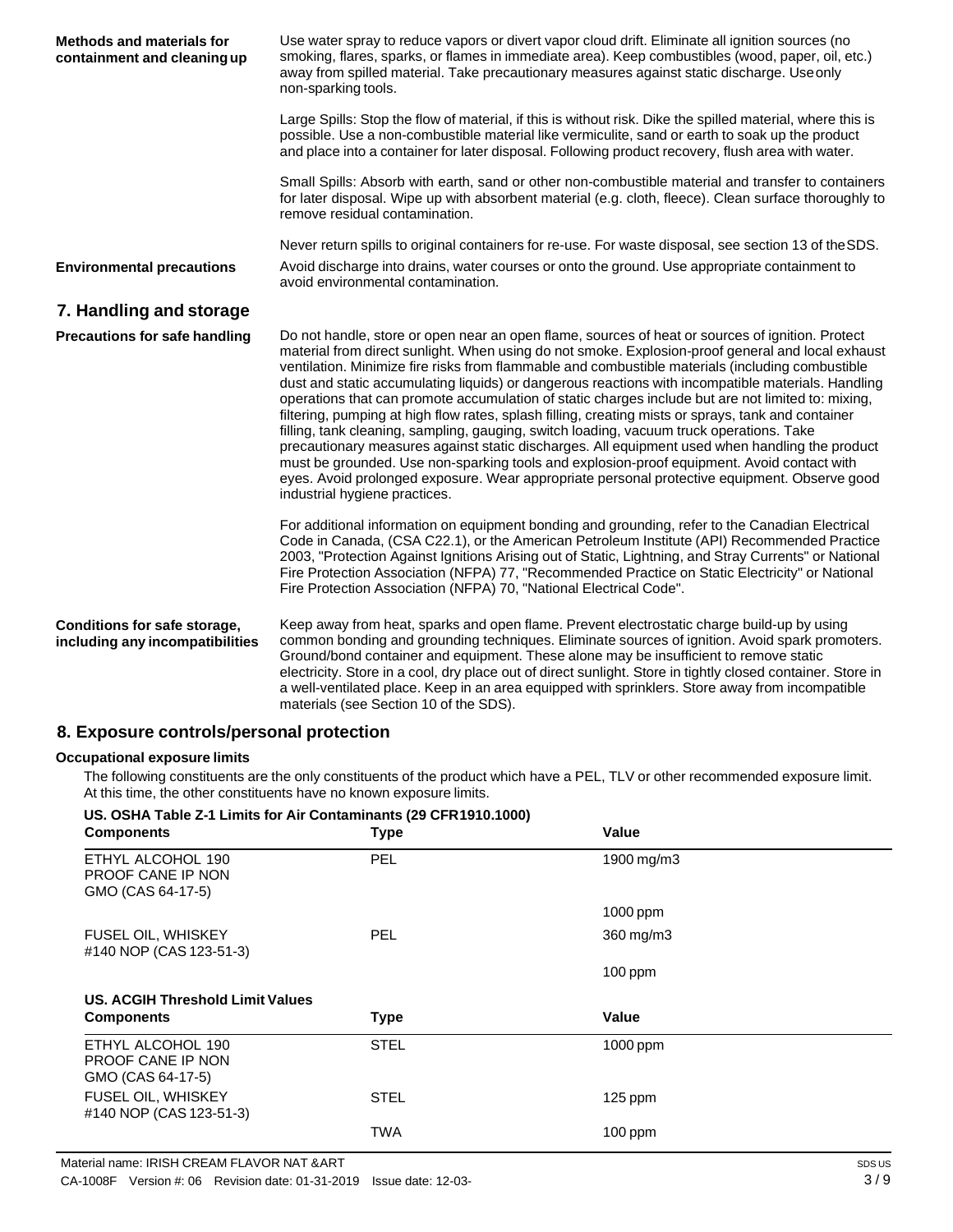| US. NIOSH: Pocket Guide to Chemical Hazards<br><b>Components</b> | <b>Type</b>                                                                                                                                                                                                                                                                                                                                                                                                                                           | Value         |          |
|------------------------------------------------------------------|-------------------------------------------------------------------------------------------------------------------------------------------------------------------------------------------------------------------------------------------------------------------------------------------------------------------------------------------------------------------------------------------------------------------------------------------------------|---------------|----------|
| ETHYL ALCOHOL 190<br>PROOF CANE IP NON<br>GMO (CAS 64-17-5)      | <b>TWA</b>                                                                                                                                                                                                                                                                                                                                                                                                                                            | 1900 mg/m3    |          |
|                                                                  |                                                                                                                                                                                                                                                                                                                                                                                                                                                       | 1000 ppm      |          |
| FUSEL OIL, WHISKEY<br>#140 NOP (CAS 123-51-3)                    | <b>STEL</b>                                                                                                                                                                                                                                                                                                                                                                                                                                           | 450 mg/m3     |          |
|                                                                  |                                                                                                                                                                                                                                                                                                                                                                                                                                                       | $125$ ppm     |          |
|                                                                  | <b>TWA</b>                                                                                                                                                                                                                                                                                                                                                                                                                                            | 360 mg/m3     |          |
|                                                                  |                                                                                                                                                                                                                                                                                                                                                                                                                                                       | $100$ ppm     |          |
|                                                                  | US. Workplace Environmental Exposure Level (WEEL) Guides                                                                                                                                                                                                                                                                                                                                                                                              |               |          |
| <b>Components</b>                                                | <b>Type</b>                                                                                                                                                                                                                                                                                                                                                                                                                                           | Value         | Form     |
| PROPYLENE GLYCOL<br>NOM NFI (CAS 57-55-6)                        | <b>TWA</b>                                                                                                                                                                                                                                                                                                                                                                                                                                            | 10 mg/m3      | Aerosol. |
| VANILLIN #234 (CAS<br>$121 - 33 - 5$                             | <b>TWA</b>                                                                                                                                                                                                                                                                                                                                                                                                                                            | $10$ mg/m $3$ |          |
| <b>Biological limit values</b>                                   | No biological exposure limits noted for the ingredient(s).                                                                                                                                                                                                                                                                                                                                                                                            |               |          |
| Appropriate engineering<br>controls                              | Explosion-proof general and local exhaust ventilation. Good general ventilation should be used.<br>Ventilation rates should be matched to conditions. If applicable, use process enclosures, local<br>exhaust ventilation, or other engineering controls to maintain airborne levels below recommended<br>exposure limits. If exposure limits have not been established, maintain airborne levels to an<br>acceptable level. Provide eyewash station. |               |          |
|                                                                  | Individual protection measures, such as personal protective equipment                                                                                                                                                                                                                                                                                                                                                                                 |               |          |
| <b>Eye/face protection</b>                                       | Wear safety glasses with side shields (or goggles).                                                                                                                                                                                                                                                                                                                                                                                                   |               |          |
| <b>Skin protection</b><br><b>Hand protection</b>                 | Wear appropriate chemical resistant gloves.                                                                                                                                                                                                                                                                                                                                                                                                           |               |          |
| Other                                                            | Wear appropriate chemical resistant clothing.                                                                                                                                                                                                                                                                                                                                                                                                         |               |          |
| <b>Respiratory protection</b>                                    | If engineering controls do not maintain airborne concentrations below recommended exposure<br>limits (where applicable) or to an acceptable level (in countries where exposure limits have not<br>been established), an approved respirator must be worn.                                                                                                                                                                                             |               |          |
| <b>Thermal hazards</b>                                           | Wear appropriate thermal protective clothing, whennecessary.                                                                                                                                                                                                                                                                                                                                                                                          |               |          |
| <b>General hygiene</b><br>considerations                         | When using do not smoke. Always observe good personal hygiene measures, such as washing<br>after handling the material and before eating, drinking, and/or smoking. Routinely wash work<br>clothing and protective equipment to remove contaminants.                                                                                                                                                                                                  |               |          |

# **9. Physical and chemical properties**

| Appearance                                   |                                  |
|----------------------------------------------|----------------------------------|
| <b>Physical state</b>                        | Liquid.                          |
| <b>Form</b>                                  | Liquid.                          |
| Color                                        | Not available.                   |
| Odor                                         | Not available.                   |
| <b>Odor threshold</b>                        | Not available.                   |
| рH                                           | Not available.                   |
| Melting point/freezing point                 | -173.38 °F (-114.1 °C) estimated |
| Initial boiling point and boiling<br>range   | 173.3 °F (78.5 °C) estimated     |
| <b>Flash point</b>                           | 87.8 °F (31.0 °C) Closed Cup     |
| <b>Evaporation rate</b>                      | Not available.                   |
| Flammability (solid, gas)                    | Not applicable.                  |
| Upper/lower flammability or explosive limits |                                  |
| Flammability limit - lower<br>(%)            | Not available.                   |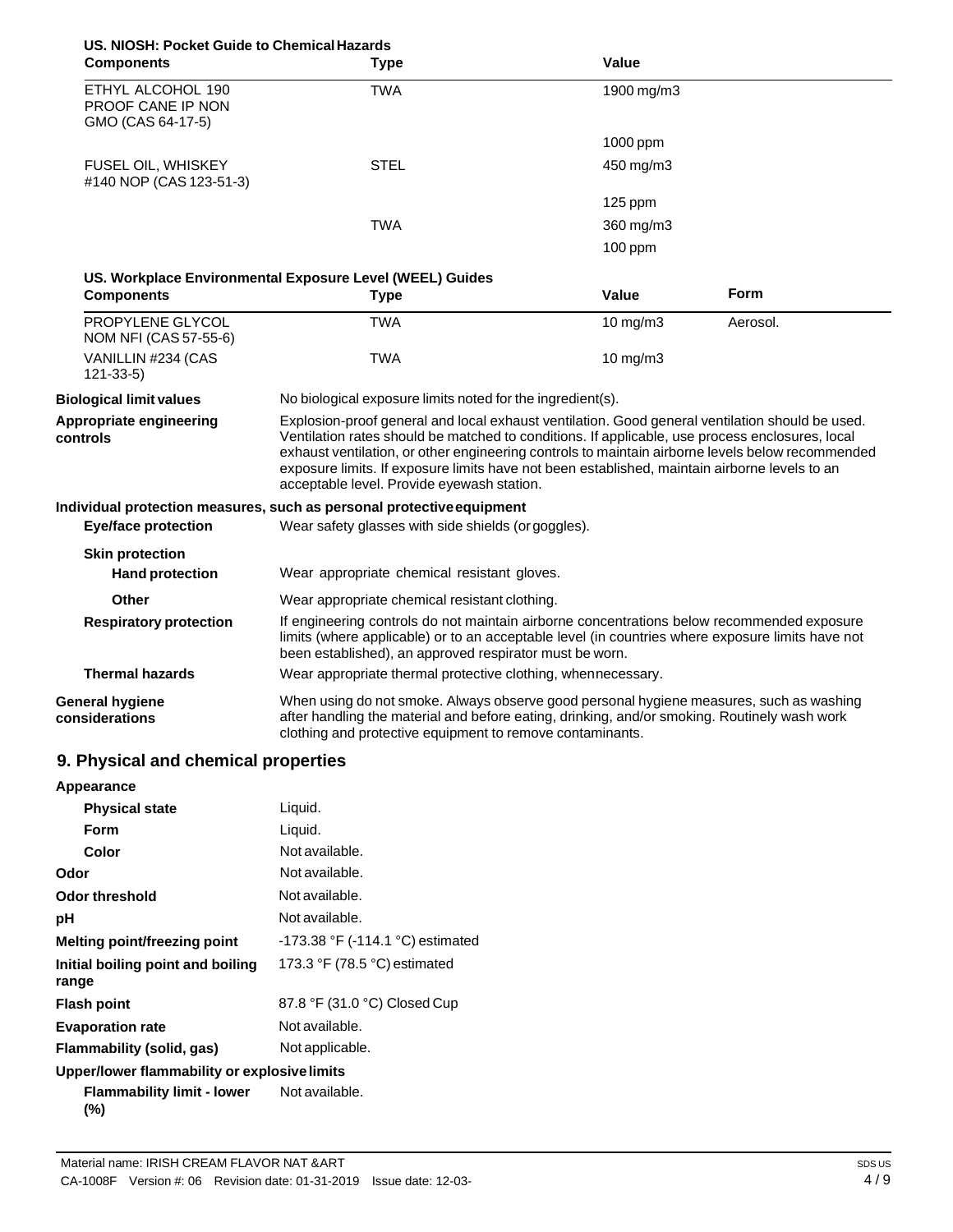| <b>Flammability limit - upper</b><br>$(\%)$       | Not available.               |
|---------------------------------------------------|------------------------------|
| Explosive limit - lower (%)                       | Not available.               |
| Explosive limit - upper (%)                       | Not available.               |
| Vapor pressure                                    | 18.42 hPa estimated          |
| <b>Vapor density</b>                              | Not available.               |
| <b>Relative density</b>                           | Not available.               |
| Solubility(ies)                                   |                              |
| <b>Solubility (water)</b>                         | Not available.               |
| <b>Partition coefficient</b><br>(n-octanol/water) | Not available.               |
| <b>Auto-ignition temperature</b>                  | 685 °F (362.78 °C) estimated |
| Decomposition temperature                         | Not available.               |
| <b>Viscosity</b>                                  | Not available.               |
| <b>Other information</b>                          |                              |
| <b>Explosive properties</b>                       | Not explosive.               |
| <b>Flammability class</b>                         | Flammable IC estimated       |
| <b>Oxidizing properties</b>                       | Not oxidizing.               |
| <b>Refractive index</b>                           | $1.41 - 1.44$                |
| <b>Specific gravity</b>                           | $0.97 - 1$                   |

# **10. Stability and reactivity**

| <b>Reactivity</b>                            | The product is stable and non-reactive under normal conditions of use, storage and transport.                                                                            |
|----------------------------------------------|--------------------------------------------------------------------------------------------------------------------------------------------------------------------------|
| <b>Chemical stability</b>                    | Material is stable under normal conditions.                                                                                                                              |
| <b>Possibility of hazardous</b><br>reactions | Hazardous polymerization does notoccur.                                                                                                                                  |
| <b>Conditions to avoid</b>                   | Keep away from heat, hot surfaces, sparks, open flames and other ignition sources. Avoid<br>temperatures exceeding the flash point. Contact with incompatible materials. |
| Incompatible materials                       | Strong oxidizing agents.                                                                                                                                                 |
| <b>Hazardous decomposition</b><br>products   | No hazardous decomposition products areknown.                                                                                                                            |

# **11. Toxicological information**

#### **Information on likely routes of exposure**

| <b>Inhalation</b>                                                                  | Prolonged inhalation may be harmful.                                                                     |
|------------------------------------------------------------------------------------|----------------------------------------------------------------------------------------------------------|
| <b>Skin contact</b>                                                                | No adverse effects due to skin contact are expected.                                                     |
| Eye contact                                                                        | Causes serious eye irritation.                                                                           |
| Ingestion                                                                          | Expected to be a low ingestion hazard.                                                                   |
| Symptoms related to the<br>physical, chemical and<br>toxicological characteristics | Severe eye irritation. Symptoms may include stinging, tearing, redness, swelling, and blurred<br>vision. |

# **Information on toxicological effects**

**Acute toxicity**

| <b>Components</b>                           | <b>Species</b>                                         | <b>Test Results</b> |
|---------------------------------------------|--------------------------------------------------------|---------------------|
| FUSEL OIL, WHISKEY                          | #140 NOP (CAS 123-51-3)                                |                     |
| Acute                                       |                                                        |                     |
| <b>Dermal</b>                               |                                                        |                     |
| LD50                                        | Rabbit                                                 | 3970 mg/kg          |
| <b>Skin corrosion/irritation</b>            | Prolonged skin contact may cause temporary irritation. |                     |
| Serious eye damage/eye<br><i>irritation</i> | Causes serious eye irritation.                         |                     |
| <b>Respiratory or skinsensitization</b>     |                                                        |                     |
| <b>Respiratory sensitization</b>            | Not a respiratory sensitizer.                          |                     |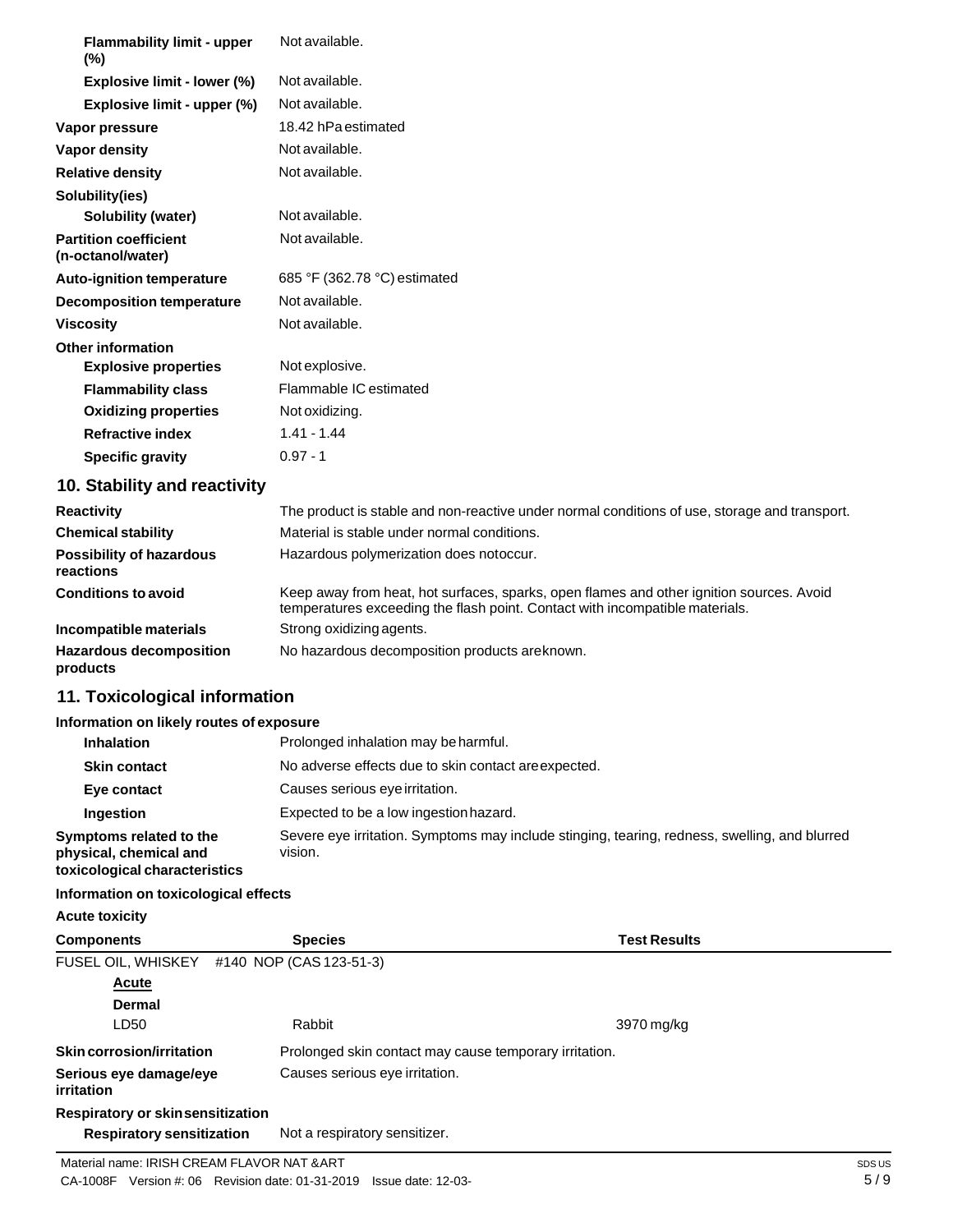| <b>Skin sensitization</b>                                    | This product is not expected to cause skin sensitization.                                                                                                                                                                                                                                                                                                                                     |  |  |
|--------------------------------------------------------------|-----------------------------------------------------------------------------------------------------------------------------------------------------------------------------------------------------------------------------------------------------------------------------------------------------------------------------------------------------------------------------------------------|--|--|
| <b>Germ cell mutagenicity</b>                                | No data available to indicate product or any components present at greater than 0.1% are<br>mutagenic or genotoxic.                                                                                                                                                                                                                                                                           |  |  |
| <b>Carcinogenicity</b>                                       | Not classifiable as to carcinogenicity to humans.                                                                                                                                                                                                                                                                                                                                             |  |  |
| IARC Monographs. Overall Evaluation of Carcinogenicity       |                                                                                                                                                                                                                                                                                                                                                                                               |  |  |
| Not listed.                                                  |                                                                                                                                                                                                                                                                                                                                                                                               |  |  |
|                                                              | OSHA Specifically Regulated Substances (29 CFR 1910.1001-1052)                                                                                                                                                                                                                                                                                                                                |  |  |
| Not regulated.                                               |                                                                                                                                                                                                                                                                                                                                                                                               |  |  |
|                                                              | US. National Toxicology Program (NTP) Report on Carcinogens                                                                                                                                                                                                                                                                                                                                   |  |  |
| Not listed.                                                  |                                                                                                                                                                                                                                                                                                                                                                                               |  |  |
| <b>Reproductive toxicity</b>                                 | Possible reproductive hazard.                                                                                                                                                                                                                                                                                                                                                                 |  |  |
| Specific target organ toxicity -<br>single exposure          | Not classified.                                                                                                                                                                                                                                                                                                                                                                               |  |  |
| <b>Specific target organ toxicity -</b><br>repeated exposure | Not classified.                                                                                                                                                                                                                                                                                                                                                                               |  |  |
| <b>Aspiration hazard</b>                                     | Not an aspiration hazard.                                                                                                                                                                                                                                                                                                                                                                     |  |  |
| <b>Chronic effects</b>                                       | Prolonged inhalation may be harmful.                                                                                                                                                                                                                                                                                                                                                          |  |  |
| 12. Ecological information                                   |                                                                                                                                                                                                                                                                                                                                                                                               |  |  |
| <b>Ecotoxicity</b>                                           | The product is not classified as environmentally hazardous. However, this does not exclude the<br>possibility that large or frequent spills can have a harmful or damaging effect on the environment.                                                                                                                                                                                         |  |  |
| <b>Persistence and degradability</b>                         | No data is available on the degradability of any ingredients in the mixture.                                                                                                                                                                                                                                                                                                                  |  |  |
| <b>Bioaccumulative potential</b>                             |                                                                                                                                                                                                                                                                                                                                                                                               |  |  |
| Partition coefficient n-octanol / water (log Kow)            |                                                                                                                                                                                                                                                                                                                                                                                               |  |  |
| ETHYL ALCOHOL 190 PROOF CANE IP NON GMO                      | $-0.31$                                                                                                                                                                                                                                                                                                                                                                                       |  |  |
| ETHYL VANILLIN #296<br>FUSEL OIL, WHISKEY #140 NOP           | 1.61<br>1.16                                                                                                                                                                                                                                                                                                                                                                                  |  |  |
| PROPYLENE GLYCOL                                             | $-0.92$<br>NOM NFI                                                                                                                                                                                                                                                                                                                                                                            |  |  |
| VANILLIN #234                                                | 1.37                                                                                                                                                                                                                                                                                                                                                                                          |  |  |
| <b>Mobility in soil</b>                                      | No data available.                                                                                                                                                                                                                                                                                                                                                                            |  |  |
| Other adverse effects                                        | No other adverse environmental effects (e.g. ozone depletion, photochemical ozone creation<br>potential, endocrine disruption, global warming potential) are expected from this component.                                                                                                                                                                                                    |  |  |
| 13. Disposal considerations                                  |                                                                                                                                                                                                                                                                                                                                                                                               |  |  |
| <b>Disposal instructions</b>                                 | Collect and reclaim or dispose in sealed containers at licensed waste disposal site. Incinerate the<br>material under controlled conditions in an approved incinerator. Do not incinerate sealed<br>containers. If discarded, this product is considered a RCRA ignitable waste, D001. Dispose of<br>contents/container in accordance with local/regional/national/international regulations. |  |  |
| Local disposal regulations                                   | Dispose in accordance with all applicable regulations.                                                                                                                                                                                                                                                                                                                                        |  |  |
| Hazardous waste code                                         | D001: Waste Flammable material with a flash point <140 F<br>The waste code should be assigned in discussion between the user, the producer and the waste<br>disposal company.                                                                                                                                                                                                                 |  |  |

**Waste from residues / unused products** Dispose of in accordance with local regulations. Empty containers or liners may retain some

**Contaminated packaging** Since emptied containers may retain product residue, follow label warnings even after container is emptied. Empty containers should be taken to an approved waste handling site for recycling or disposal.

Disposal instructions).

### **14. Transport information**

| <b>DOT</b>                 |                                                                                                      |  |  |
|----------------------------|------------------------------------------------------------------------------------------------------|--|--|
| UN number                  | UN1197                                                                                               |  |  |
| UN proper shipping name    | Extracts, flavoring, liquid                                                                          |  |  |
| Transport hazard class(es) |                                                                                                      |  |  |
| <b>Class</b>               | 3                                                                                                    |  |  |
| <b>Subsidiary risk</b>     | -                                                                                                    |  |  |
| Label(s)                   | 3                                                                                                    |  |  |
| Packing group              | Ш                                                                                                    |  |  |
|                            | Special precautions for user Read safety instructions, SDS and emergency procedures before handling. |  |  |

product residues. This material and its container must be disposed of in a safe manner (see: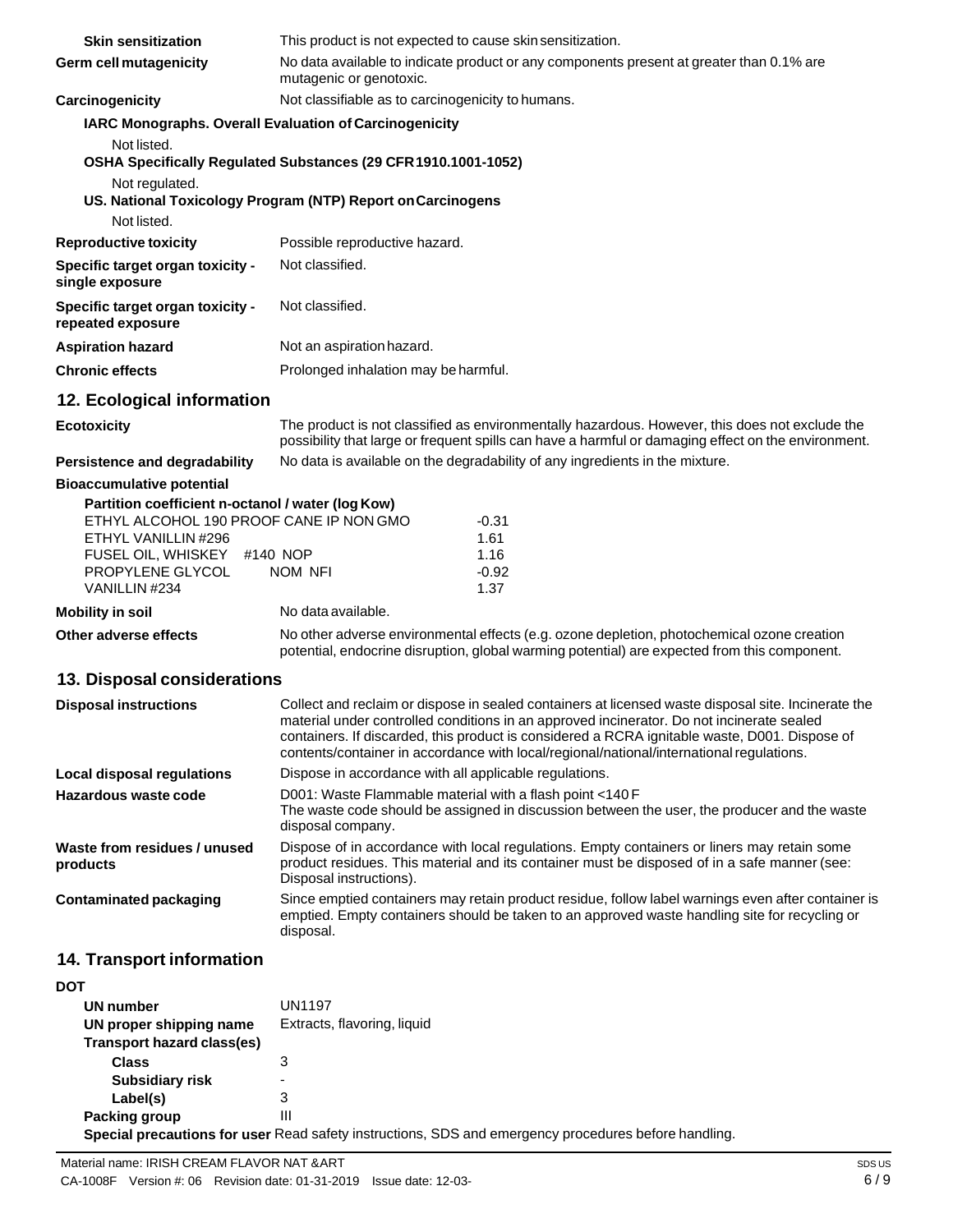| <b>Special provisions</b>                                                      | B1, IB3, T2, TP1                                                                                     |
|--------------------------------------------------------------------------------|------------------------------------------------------------------------------------------------------|
| <b>Packaging exceptions</b>                                                    | 150                                                                                                  |
| Packaging non bulk                                                             | 203                                                                                                  |
| Packaging bulk                                                                 | 242                                                                                                  |
| IATA                                                                           |                                                                                                      |
| <b>UN number</b>                                                               | <b>UN1197</b>                                                                                        |
| UN proper shipping name                                                        | Extracts, flavouring, liquid                                                                         |
| <b>Transport hazard class(es)</b>                                              |                                                                                                      |
| <b>Class</b>                                                                   | 3                                                                                                    |
| <b>Subsidiary risk</b>                                                         |                                                                                                      |
| Packing group                                                                  | $\mathbf{III}$                                                                                       |
| <b>Environmental hazards</b>                                                   | No.                                                                                                  |
| <b>ERG Code</b>                                                                | 3L                                                                                                   |
|                                                                                | Special precautions for user Read safety instructions, SDS and emergency procedures before handling. |
| <b>Other information</b>                                                       |                                                                                                      |
| Passenger and cargo<br>aircraft                                                | Allowed with restrictions.                                                                           |
| Cargo aircraft only                                                            | Allowed with restrictions.                                                                           |
| <b>IMDG</b>                                                                    |                                                                                                      |
| <b>UN number</b>                                                               | <b>UN1197</b>                                                                                        |
| UN proper shipping name                                                        | EXTRACTS, FLAVOURING, LIQUID                                                                         |
| Transport hazard class(es)                                                     |                                                                                                      |
| <b>Class</b>                                                                   | 3                                                                                                    |
| <b>Subsidiary risk</b>                                                         |                                                                                                      |
| Packing group                                                                  | III                                                                                                  |
| <b>Environmental hazards</b>                                                   |                                                                                                      |
| <b>Marine pollutant</b>                                                        | No.                                                                                                  |
| <b>EmS</b>                                                                     | $F-E. S-D$                                                                                           |
|                                                                                | Special precautions for user Read safety instructions, SDS and emergency procedures before handling. |
| Transport in bulk according to<br>Annex II of MARPOL 73/78 and<br>the IBC Code | Not established.                                                                                     |
|                                                                                |                                                                                                      |



# **15. Regulatory information**

### **US** federal regulations

This product is a "Hazardous Chemical" as defined by the OSHA Hazard Communication Standard, 29 CFR 1910.1200.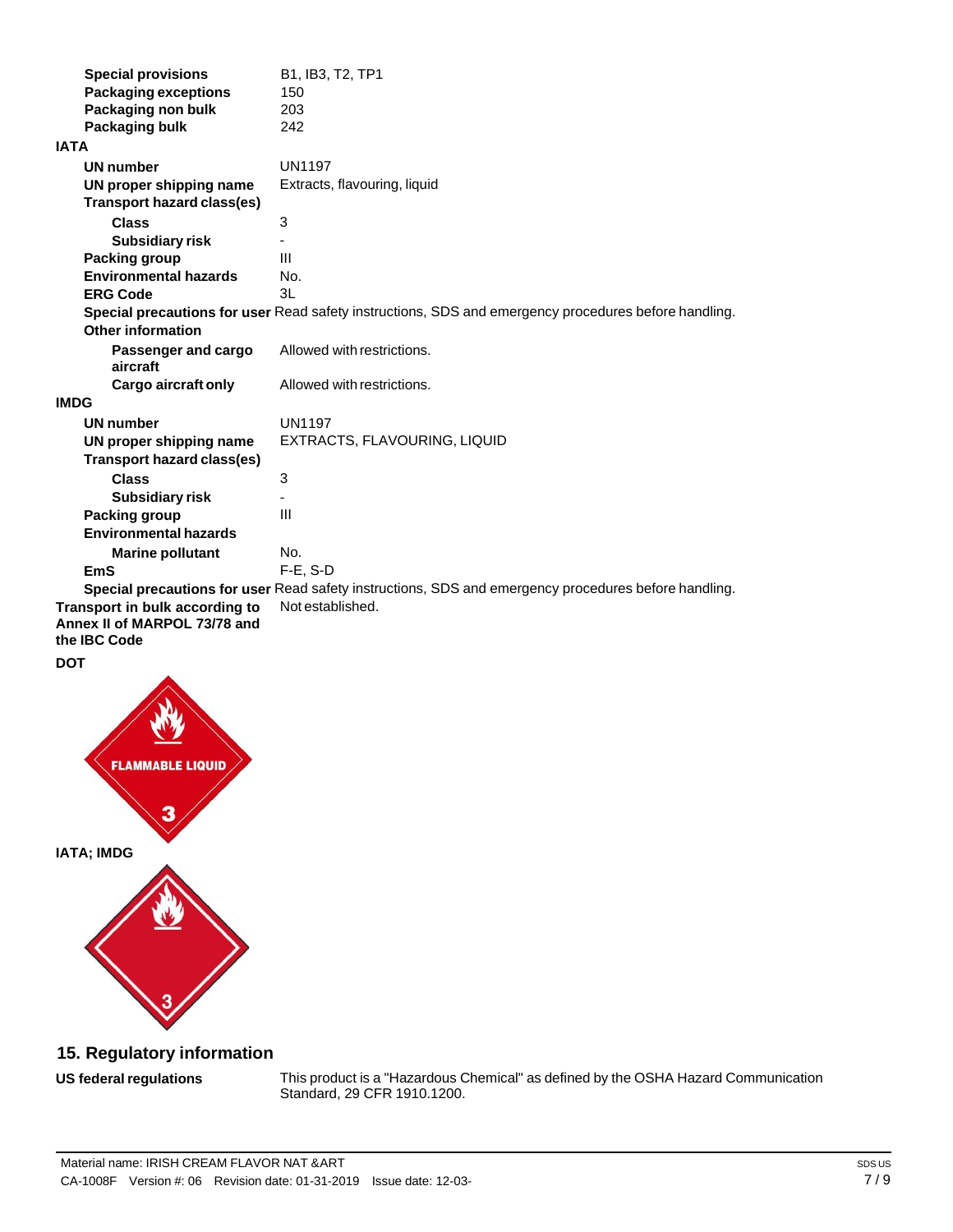| <b>Toxic Substances Control Act (TSCA)</b>                                                                  |                                                               |                                                                                                                                                                                                      |                        |
|-------------------------------------------------------------------------------------------------------------|---------------------------------------------------------------|------------------------------------------------------------------------------------------------------------------------------------------------------------------------------------------------------|------------------------|
|                                                                                                             | TSCA Section 12(b) Export Notification (40 CFR 707, Subpt. D) |                                                                                                                                                                                                      |                        |
| Not regulated.                                                                                              |                                                               |                                                                                                                                                                                                      |                        |
| <b>CERCLA Hazardous Substance List (40 CFR 302.4)</b>                                                       |                                                               |                                                                                                                                                                                                      |                        |
| Not listed.                                                                                                 |                                                               |                                                                                                                                                                                                      |                        |
| <b>SARA 304 Emergency release notification</b>                                                              |                                                               |                                                                                                                                                                                                      |                        |
| Not regulated.<br>OSHA Specifically Regulated Substances (29 CFR 1910.1001-1052)                            |                                                               |                                                                                                                                                                                                      |                        |
| Not regulated.                                                                                              |                                                               |                                                                                                                                                                                                      |                        |
| Superfund Amendments and Reauthorization Act of 1986(SARA)<br><b>SARA 302 Extremely hazardous substance</b> |                                                               |                                                                                                                                                                                                      |                        |
| Not listed.                                                                                                 |                                                               |                                                                                                                                                                                                      |                        |
| SARA 311/312 Hazardous<br>chemical                                                                          | No (Exempt)                                                   |                                                                                                                                                                                                      |                        |
| <b>SARA 313 (TRI reporting)</b><br>Not regulated.                                                           |                                                               |                                                                                                                                                                                                      |                        |
| Other federal regulations                                                                                   |                                                               |                                                                                                                                                                                                      |                        |
| Clean Air Act (CAA) Section 112 Hazardous Air Pollutants (HAPs) List                                        |                                                               |                                                                                                                                                                                                      |                        |
| Not regulated.                                                                                              |                                                               |                                                                                                                                                                                                      |                        |
|                                                                                                             |                                                               | Clean Air Act (CAA) Section 112(r) Accidental Release Prevention (40 CFR 68.130)                                                                                                                     |                        |
| Not regulated.                                                                                              |                                                               |                                                                                                                                                                                                      |                        |
| <b>Safe Drinking Water Act</b><br>(SDWA)                                                                    | Not regulated.                                                |                                                                                                                                                                                                      |                        |
|                                                                                                             |                                                               | FEMA Priority Substances Respiratory Health and Safety in the Flavor Manufacturing Workplace                                                                                                         |                        |
| $(CAS 64-17-5)$                                                                                             |                                                               | ETHYL ALCOHOL 190 PROOF CANE IP NON GMO Low priority                                                                                                                                                 |                        |
| FUSEL OIL, WHISKEY #140 NOP<br>$(CAS 123-51-3)$                                                             |                                                               | Other Flavoring Substances with OSHA PEL's                                                                                                                                                           |                        |
| US state regulations                                                                                        |                                                               |                                                                                                                                                                                                      |                        |
| <b>California Proposition 65</b>                                                                            |                                                               |                                                                                                                                                                                                      |                        |
|                                                                                                             | more information go to www.P65Warnings.ca.gov.                | California Safe Drinking Water and Toxic Enforcement Act of 1986 (Proposition 65): Thismaterial<br>is not known to contain any chemicals currently listed as carcinogens or reproductive toxins. For |                        |
| <b>International Inventories</b>                                                                            |                                                               |                                                                                                                                                                                                      |                        |
| Country(s) or region                                                                                        | <b>Inventory name</b>                                         |                                                                                                                                                                                                      | On inventory (yes/no)* |
| Australia                                                                                                   |                                                               | Australian Inventory of Chemical Substances (AICS)                                                                                                                                                   | Yes                    |
| Canada                                                                                                      | Domestic Substances List (DSL)                                |                                                                                                                                                                                                      | No                     |
| Canada                                                                                                      |                                                               | Non-Domestic Substances List (NDSL)<br>Yes                                                                                                                                                           |                        |
| China                                                                                                       |                                                               | Inventory of Existing Chemical Substances in China (IECSC)<br>Yes                                                                                                                                    |                        |
| Europe                                                                                                      | Substances (EINECS)                                           | European Inventory of Existing Commercial Chemical                                                                                                                                                   | Yes                    |
| Europe                                                                                                      |                                                               | European List of Notified Chemical Substances (ELINCS)                                                                                                                                               | No                     |
| Japan                                                                                                       |                                                               | Inventory of Existing and New Chemical Substances (ENCS)                                                                                                                                             | Yes                    |
| Korea                                                                                                       | Existing Chemicals List (ECL)                                 |                                                                                                                                                                                                      | No                     |
| New Zealand                                                                                                 |                                                               | New Zealand Inventory<br>Yes                                                                                                                                                                         |                        |
| Philippines                                                                                                 | (PICCS)                                                       | Philippine Inventory of Chemicals and Chemical Substances                                                                                                                                            | Yes                    |

United States & Puerto Rico Toxic Substances Control Act (TSCA) Inventory \*A "Yes" indicates that all components of this product comply with the inventory requirements administered by the governing country(s) Yes A "No" indicates that one or more components of the product are not listed or exempt from listing on the inventory administered by the governing country(s).

# **16. Other information, including date of preparation or last revision**

Taiwan Taiwan Chemical Substance Inventory (TCSI)

**Issue date** 12-03-2015

Yes